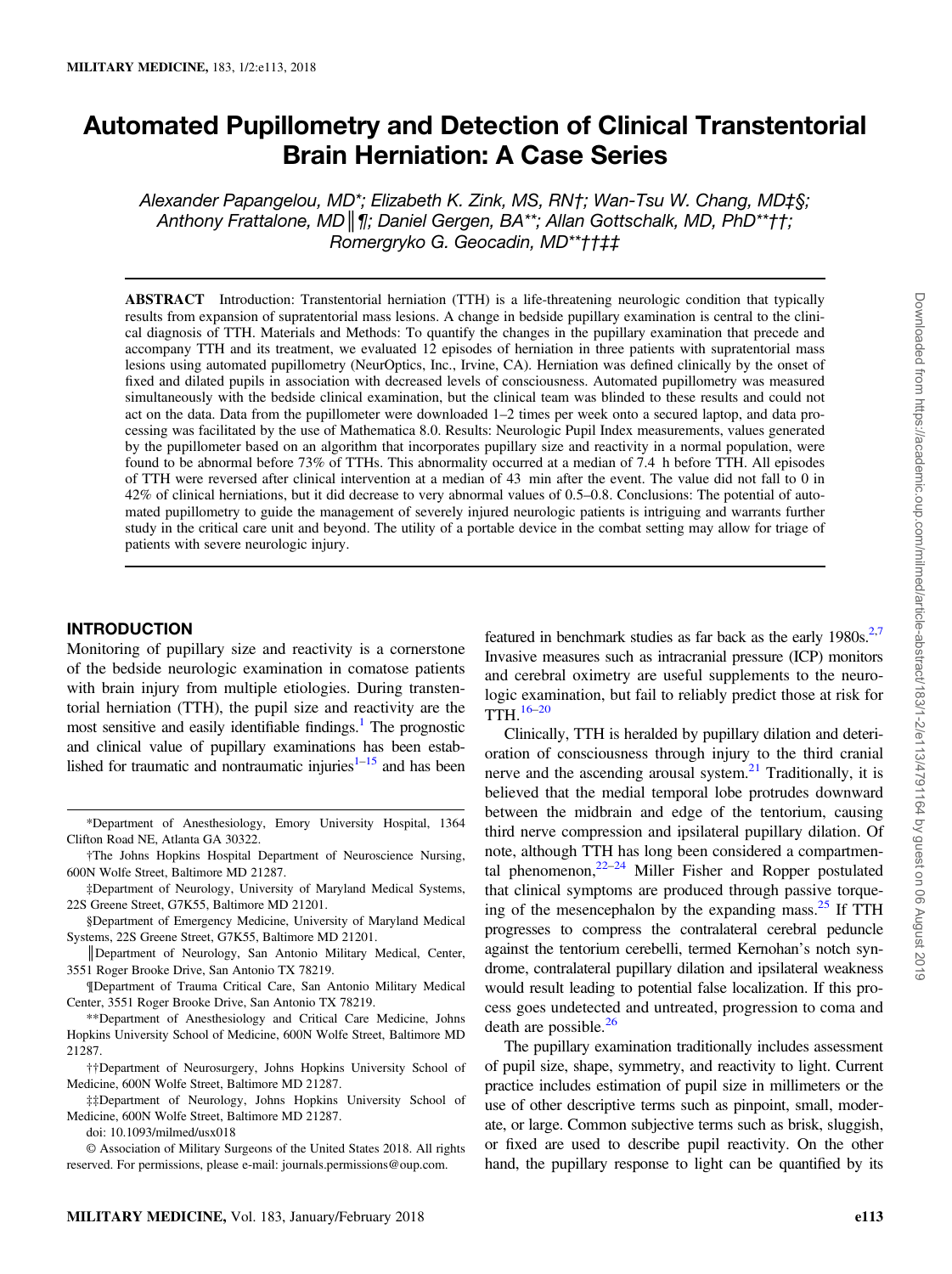<span id="page-1-0"></span>maximal diameter, latency, constriction velocity (CV), minimal diameter, and dilation velocity  $(DV)$ .<sup>27</sup> Previous studies have shown that accuracy of both pupillary size and reactivity improves with automated pupillometry when compared with traditional assessments by nurses and physicians. $27-30$  $27-30$  Inter-rater reliability also increases with automated measurement.<sup>31-[32](#page-8-0)</sup> One prior study evaluated automated pupillometry in the context of a case series of three  $TTHs$ ,  $33$  but presented only qualitative data. Interestingly, others have reported abnormalities in the Neurologic Pupil Index (NPi), a composite of quantitative pupillary parameters, before severe elevations of ICP. $^{34}$  In neurocritical care, there are few evidence-based therapies that improve outcome. Historically, herniation has been associated with poor outcomes, including brain death. Research indicates that reversal of TTH is possible with rapid and aggressive interventions. $35-37$  $35-37$  $35-37$  Frequently, when treatment is initiated, extensive secondary brain injury has already occurred and surviving patients will suffer severe long-term disabilities. This concept underscores the need for subclinical detection of rampant mass effect, as waiting for full clinical herniation (decrease in consciousness and fully dilated pupils) may very well be regarded as poor surveillance rendering it difficult to meaningfully reverse TTH.<sup>[38](#page-8-0)</sup>

A device such as a pupillometer has great promise in the combat setting given ease of use, portability, and accuracy, even with limited training and neurologic expertise. Patients who have herniated and need aggressive management can easily be identified. Promise beyond this basic utility will need to be clearly established.

In the context of a case series, this study aims to more fully characterize the quantitative pupillary response in patients with supratentorial herniation.

# METHODS

This study utilized a dynamic infrared pupillometer (NPi-100; NeurOptics, Inc., Irvine, CA, USA). The pupillometer emits a flash of white light to stimulate pupillary response and then digitally captures the response as a video and dis-plays numeric results on an liquid crystal display screen.<sup>[28](#page-8-0)</sup> It

TABLE I. Patient Demographics and Admission Overview

| Patient | Age (yr) | Sex | Race | Primary Diagnosis  | Number of Herniations | <b>ICU Davs</b> | LOS | Disposition             |
|---------|----------|-----|------|--------------------|-----------------------|-----------------|-----|-------------------------|
|         | 34       | м   | W    | Cerebral abscesses |                       |                 |     | Death (care withdrawn)  |
|         | 23       |     | W    | AVM (ruptured)     |                       | 33              |     | Death (care withdrawn)  |
|         | 29       |     |      | SDH/SAH/ICH        |                       | 30              |     | Rehabilitation facility |

AVM, arteriovenous malformation; F, female; M, male; ICH, intracerebral hemorrhage; LOS, length of stay; SAH, subarachnoid hemorrhage; SDH, subdural hematoma.

TABLE II. The 12 Reported TTH Events and the Subsequent Clinically Driven Interventions. The Correlation Between Conventional Pupillary Examination and Pupillometer-Derived NPi is Displayed

| Clinical<br>Herniation No. | Left Clinical<br>Examination | <b>Right Clinical</b><br>Examination | Left<br>NPi    | Right<br>NPi   | Interventions                                                                              |
|----------------------------|------------------------------|--------------------------------------|----------------|----------------|--------------------------------------------------------------------------------------------|
| Patient 1                  |                              |                                      |                |                |                                                                                            |
|                            | Large, round, fixed          | Large, ovoid, fixed                  | $\overline{0}$ | $\mathbf{0}$   | Mannitol 75 g, HV, 1 L of 2% HS, 30 cc 23.4% HS $\times$ 2, propofol<br>infusion increased |
| $\mathfrak{2}$             | Large, round, fixed          | Moderate, ovoid,<br>fixed            | $\overline{0}$ | $\mathbf{0}$   | 30 cc 23.4% HS $\times$ 2, HV                                                              |
| 3                          | Large, round, fixed          | Large, round, fixed                  | $\overline{0}$ | $\mathbf{0}$   | 30 cc 23.4% HS $\times$ 2, HV, propofol infusion increased                                 |
| $\overline{4}$             | Large, irregular,<br>fixed   | Large, irregular, fixed              | $\overline{0}$ | $\mathbf{0}$   | 30 cc 23.4% HS $\times$ 2, HV                                                              |
| 5                          | Large, round, fixed          | Large, round, fixed                  | $\mathbf{0}$   | $\mathbf{0}$   | 30 cc 23.4% HS, mannitol                                                                   |
| 6                          | Large, round, fixed          | Large, round, fixed                  | $\overline{0}$ | $\mathbf{0}$   | Mannitol 75 g, 30 cc 23.4% HS, HV, propofol bolus $\times$ 2 (150 mg)<br>total)            |
| 7                          | Large, irregular,<br>fixed   | Small, round, fixed                  | 0.5            | 3.6            | 30 cc 23.4% HS                                                                             |
| 8                          | Large, round, fixed          | Small, round, brisk                  | 0.7            | 4.2            | 30 cc 23.4% HS                                                                             |
| 9                          | Large, round, fixed          | Moderate, ovoid,<br>fixed            | 0.7            | 0.8            | 30 cc 23.4% HS                                                                             |
| 10                         | Large, fixed                 | Moderate, round,<br>sluggish         | 0.8            | 3.9            | 30 cc 23.4% HS                                                                             |
| Patient 2                  |                              |                                      |                |                |                                                                                            |
| $\mathbf{1}$               | Large, round, fixed          | Large, round, fixed                  | 0.8            | 0.9            | 3% HS bolus, HV                                                                            |
| Patient 3                  |                              |                                      |                |                |                                                                                            |
| 1                          | Large, round, fixed          | Large, round, fixed                  | $\overline{0}$ | $\overline{0}$ | 30 cc 23.4% HS, 250 cc 2% HS, 50 cc/h of 3% HS                                             |

HS, hypertonic saline; HV, hyperventilation.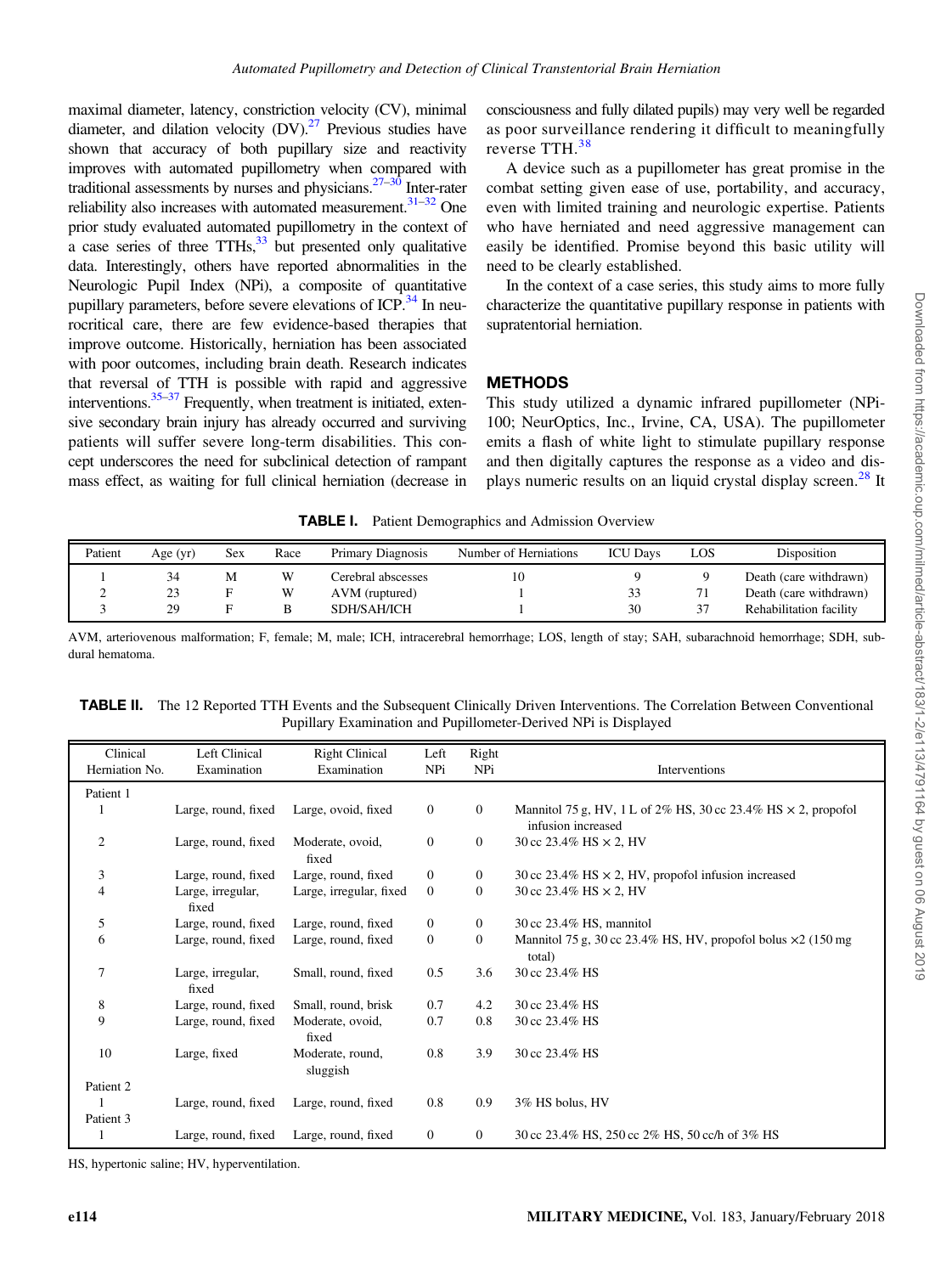<span id="page-2-0"></span>

| Herniation             | Time before    |                                                    |                                     | Left             | Right              |
|------------------------|----------------|----------------------------------------------------|-------------------------------------|------------------|--------------------|
| # by patient           | herniation (h) | Left clinical exam                                 | Right clinical exam                 | <b>NPiTM</b>     | $NPi^{TM}$         |
| <b>Patient 1</b>       |                |                                                    |                                     |                  |                    |
| $\mathbf{1}$           | $69.1*$        | Small, round, brisk                                | Small, round, brisk                 | 1.2              | 4.8                |
|                        | 21.3           | Large, round, sluggish                             | Small, round, sluggish              | 1.8              | 4.3                |
|                        | 17.8           | Moderate, round, brisk                             | Large, round, sluggish              | 4.3              | 2.4                |
| 3                      | $5.1*$         | Small, round, sluggish                             | Small, round, sluggish              | 4.1              | 1.9                |
| $\overline{4}$         | $30.9*$        | Large, ovoid, fixed                                | Moderate, round, sluggish           | 1.6              | 4.2                |
|                        | 11             | Large, ovoid, fixed.                               | Small, round, sluggish              | 0.6              | 3.6                |
|                        |                | Left larger than right                             |                                     |                  |                    |
|                        | 9.9            | Small, round, brisk                                | Small, round, sluggish              | 4.5              | 3.6                |
|                        | 5.9            | Small, round, sluggish                             | Small, round, sluggish              | 4.9              | 3.8                |
|                        | 2.9            | Small, round, sluggish                             | Moderate, round, sluggish           | 4.6              | 3.7                |
|                        | 2.1            | Moderate, round, sluggish                          | Large, round, sluggish.             | 3.2              | 1.4                |
|                        |                |                                                    | Right larger than left              |                  |                    |
|                        | 1.2            | Moderate, round, brisk                             | Moderate, round, sluggish.          | 4.1              | 2.3                |
|                        |                |                                                    | Right larger than left              |                  |                    |
|                        | 0.6            | Moderate, round, brisk                             | Moderate, round, sluggish.          | 3.8              | 2.8                |
|                        |                |                                                    | Right larger than left              |                  |                    |
|                        | 0.4            | Moderate, round, brisk                             | Moderate, round, sluggish.          | 3.9              | 2.7                |
|                        |                |                                                    | Right larger than left              |                  |                    |
| 5                      | $9.8*$         | Moderate, round, brisk                             | Moderate, round, sluggish           | $\overline{4}$   | 2.8                |
|                        | 8              | Moderate, ovoid, sluggish.                         | Moderate, round, sluggish,          | 3.6              | 2.6                |
|                        |                | Left larger than right                             | minimally reactive                  |                  |                    |
|                        | 7.4            | Small, round, brisk                                | Small, round, sluggish.             | 4.5              | 3.8                |
|                        |                |                                                    | Right larger than left              |                  |                    |
|                        | 6.8            | Moderate, round, brisk                             | Moderate, round, sluggish.          | 4.4              | 3.1                |
|                        |                |                                                    | Right larger than left              |                  |                    |
|                        | 6.4            | Moderate, round, brisk                             | Moderate, round, sluggish.          | 4.2              | 2.7                |
|                        |                |                                                    | Right larger than left              |                  |                    |
|                        | 2.4            | Small, round, brisk                                | Small, round, brisk.                | 4.5              | 3.5                |
|                        |                |                                                    | Right larger than left              |                  |                    |
|                        | 1.9            | Small, round, brisk                                | Small, round, brisk.                | 4.3              | 2.3                |
|                        |                |                                                    | Right larger than left              |                  |                    |
|                        | 0.8            | Small, ovoid, brisk                                | Small, round, brisk                 | 4.6              | 3.7                |
| 6                      | $1.1*$         | Large, ovoid, minimally reactive, brisk            | Small, round, brisk                 | 3.2              | $2.4^{\mathrm{a}}$ |
| 1                      |                | Large, round, minimally reactive.                  | Moderate, round, minimally reactive | 0.6              | $0^{\rm a}$        |
|                        |                | Left larger than right                             |                                     |                  |                    |
| 7                      | $3.9*$         | Small, round, brisk                                | Small, round, sluggish              | 4.3              | 3.5                |
| 9                      | $1.2*$         | Small, round, brisk                                | Moderate, round, brisk              | 4.6              | 3.4                |
| Patient 2 <sup>b</sup> |                |                                                    |                                     |                  |                    |
| 1                      | 84.6*          | Small, round, fixed                                | Small, round, fixed.                | $\mathbf{0}$     | 3.6                |
|                        |                |                                                    | Right larger than left.             |                  |                    |
|                        | 81.5           | Small, round, nearly fixed, reaction questionable. | Small, round, nearly fixed,         | $\boldsymbol{0}$ | 4.3                |
|                        |                |                                                    | reaction questionable.              |                  |                    |
|                        |                |                                                    | Right larger than left.             |                  |                    |
|                        | 80.5           | Small, round, fixed                                | Small, round, fixed                 | $\boldsymbol{0}$ | 4.5                |
|                        | 76.8           | Small, round, nearly fixed, reaction questionable. | Small, round, nearly fixed,         | $\boldsymbol{0}$ | 4.4                |
|                        |                |                                                    | reaction questionable.              |                  |                    |
|                        | 75.7           | Small, round, fixed.                               | Small, round, fixed                 | 3.7              | 4.6                |
|                        |                | Left greater than right.                           |                                     |                  |                    |
|                        | 73.7           | Small, round, fixed                                | Small, round, sluggish              | 3.7              | 4.5                |
|                        | 58.8           | Moderate, round, sluggish                          | Moderate, round, sluggish           | 2.4              | 4.5                |
|                        | 54.9           | Small, round, sluggish                             | Small, round, sluggish              | $\mathbf{0}$     | 3.8                |
|                        | 51.5           | Small, round, sluggish                             | Small, round, sluggish              | 3.3              | 4.5                |
|                        | 49.9           | Small, round, sluggish                             | Small, round, sluggish              | 3.6              | 2.4                |
|                        | 47.7           | Moderate, round, sluggish                          | Moderate, round, sluggish           | 1.1              | 3.1                |
|                        | 45.6           | Moderate, round, sluggish                          | Moderate, round, sluggish           | 3.9              | 2.6                |
|                        |                |                                                    |                                     |                  |                    |

TABLE III. Relationship Between Conventional Pupillary Examination and Abnormal NPi Before Clinical Herniation

Downloaded from https://academic.oup.com/milmed/article-abstract/183/1-2/e113/4791164 by guest on 06 August 2019 Downloaded from https://academic.oup.com/milmed/article-abstract/183/1-2/e113/4791164 by guest on 06 August 2019

(continued)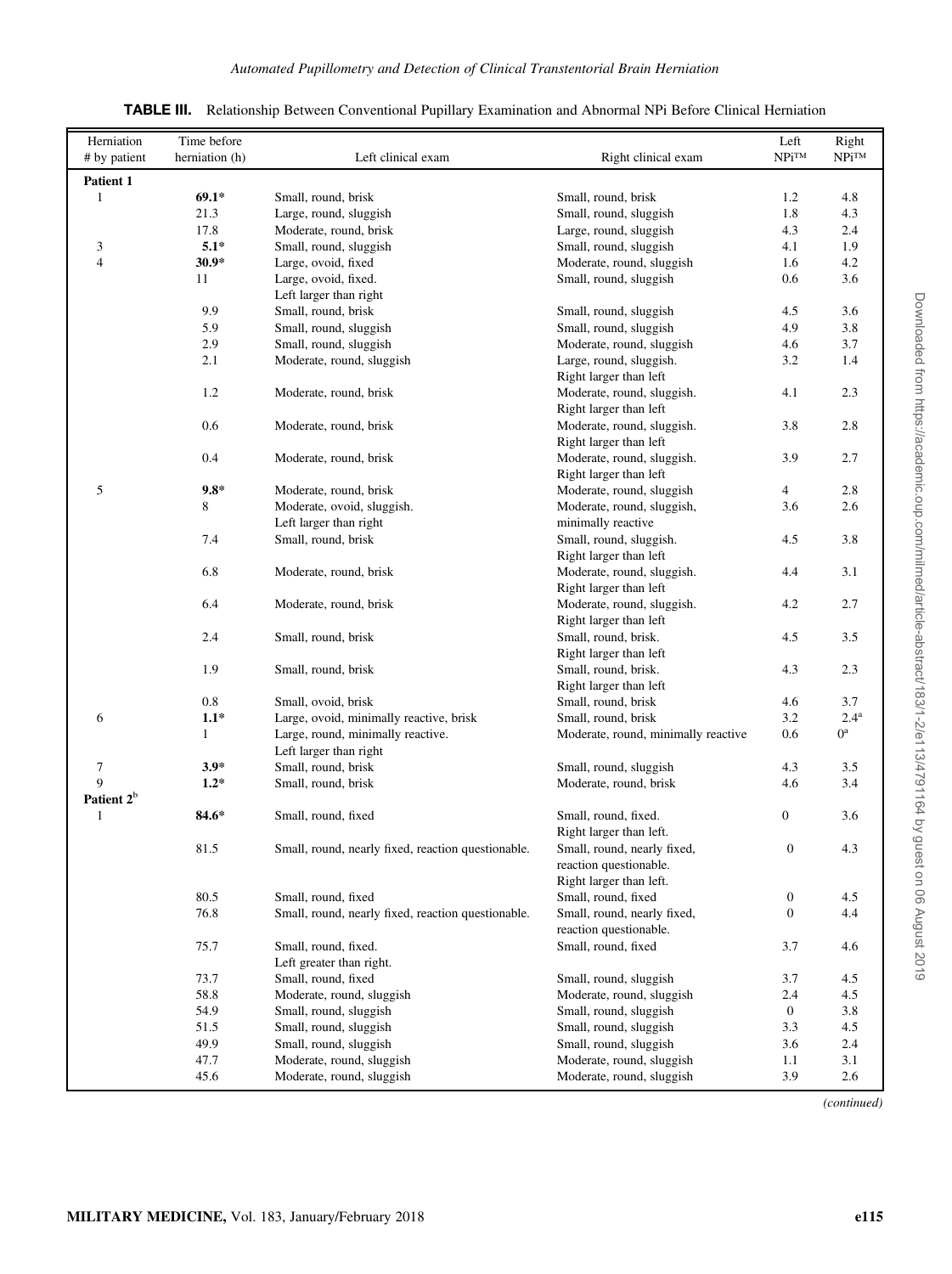| Herniation   | Time before    |                           |                           | Left     | Right      |
|--------------|----------------|---------------------------|---------------------------|----------|------------|
| # by patient | herniation (h) | Left clinical exam        | Right clinical exam       | $NPi$ TM | $NPi^{TM}$ |
| Patient 3    |                |                           |                           |          |            |
|              | 54.8*          | Moderate, round, sluggish | Moderate, round, sluggish | 2        | 3.5        |
|              | 42.3           | Moderate, round, sluggish | Moderate, round, sluggish | 1.2      | 4          |
|              | 38             | Moderate, round, sluggish | Moderate, round, sluggish | 3.6      | 4.6        |
|              | 14.4           | Moderate, round, brisk    | Moderate, round, brisk    | 3.4      | 4.2        |
|              | 8.2            | Moderate, round, brisk    | Moderate, round, brisk    | 3.5      | 4.3        |
|              | 5.4            | Moderate, round, brisk    | Moderate, round, brisk.   | 2.9      | 2.7        |
|              |                |                           | Right larger than left    |          |            |
|              | 3.6            | Moderate, round, brisk    | Moderate, round, brisk    | 2.5      | 3.5        |
|              |                |                           | Right larger than left    |          |            |

TABLE III. Continued

\*First abnormal NPi measurement before indicated herniation. "Denoted measurements and correlating examinations were taken within 4 min of each other, immediately before clinical herniation no. 6. <sup>b</sup>Abnormal NPi values documented before the institution of pharmacologic coma. Coma induced for intractable intracranial hypertension. These values were not included in the statistical analysis because of the confounder of severe intracranial hypertension.

determines the following parameters separately: pupil size at rest and at the peak of constriction, percentage change in pupil size, time between delivery of light stimulus and onset of pupillary constriction (latency), average CV, maximum CV, and  $DV^{27, 34}$  $DV^{27, 34}$  $DV^{27, 34}$  The device utilizes a proprietary algorithm, incorporating all of the above parameters, to determine the NPi, which has a range of 0–5. Normative population modeling established a normal range of 3–5 for NPi. Values below 3 are considered abnormal and those closer to 0 even more so. The NPi can be abnormal in one or both pupils, and it is also considered abnormal when the NPi difference between pupils is greater than or equal to  $0.7<sup>34</sup>$  This prospective observational case study was approved by the Johns Hopkins Institutional Review Board and undertaken in a large academic medical center with a 24-bed neuroscience critical care unit (NCCU). Critically ill patients admitted to the NCCU with a supratentorial lesion and cliniciandetermined neurologic examination frequency of every 1–4 h were monitored with the pupillometer. Measurements were obtained at the same time as nurse's routine neurologic examination. The entire care team was blinded to the result of the pupillometer and as such could not act on these data. Those with a preexisting pupillary abnormality that prevented changes in pupil size (e.g., nonreactive pupils and iridectomy); bilateral facial, ocular, or periorbital injuries or edema (conditions that limit pupillary assessment); or a "comfort measures only" order were not monitored. A TTH was determined by the primary neuro intensive care unit (ICU) team based on the following standard clinical criteria: (1) perceived fixed and dilated pupil (s) and (2) decreased level of consciousness. $<sup>2</sup>$  After herniation</sup> was confirmed, we continued to perform pupillometer measurements concurrent with bedside pupillary examinations until the patient returned to baseline or established a new neurologic baseline. Each TTH was considered an independent event as long as the patient exhibited at least partial pupillary examination recovery before a subsequent TTH. Potential Kernohan's notch and central herniation syndromes were treated in the same manner, and data were marked for analysis. Data from the pupillometer were downloaded 1–2 times per week onto

a secured laptop and translated via software provided by Neuroptics. Data extracted from the patient's chart included demographics, diagnoses, cerebral perfusion pressure (CPP), ICP, Glasgow Coma Scale (GCS, range 3–15), FOUR score (FS, range 0–16), neurologic examination, and interventions around the time of herniation. The FS is an alternate coma scale that incorporates best response of eye opening, motor function, brain stem reflex, and respiratory pattern and has comparable predictability on outcome to the GCS.<sup>[39](#page-8-0)</sup>

The primary research team performed the data analyses. Neuroptics did not have any direct input into the design, data collection, processing analysis, or interpretation. Data processing was facilitated by the use of Mathematica 8.0 (Wolfram Research, Inc., Champaign, IL, USA).

## RESULTS

Data were collected as described and evaluated post hoc from three patients (Table [I\)](#page-1-0) who collectively experienced 12 herniation events described in Table [II](#page-1-0). Abnormal NPi values were collected before clinical herniation and the associated quantitative and clinical pupillary examination results are presented in Table [III](#page-2-0). The quantitative pupillary findings, level of consciousness, and measures of ICP and cerebral perfusion are illustrated for each patient in Figures [1](#page-4-0)–[3.](#page-7-0)

Patient 1 was a 34-yr-old man who suffered from flu-like symptoms and headaches 1 wk before presentation. He was transported to an outside hospital with spontaneous eye opening, global aphasia, and right hemiplegia and was subsequently transferred to the NCCU at Johns Hopkins Hospital. He underwent an emergent craniotomy for drainage of a lesion that revealed angioinvasive fungus on initial pathologic examination. He experienced 10 herniation events, all treated successfully as described in Table [II](#page-1-0). The abnormal pupillary examinations observed before each herniation are summarized in Table [III.](#page-2-0) However, his neurologic examination continued to decline and comfort care only was implemented on the ninth hospital day. His quantitative pupillary findings and related neurologic and physiologic data are detailed in Figure [1](#page-4-0).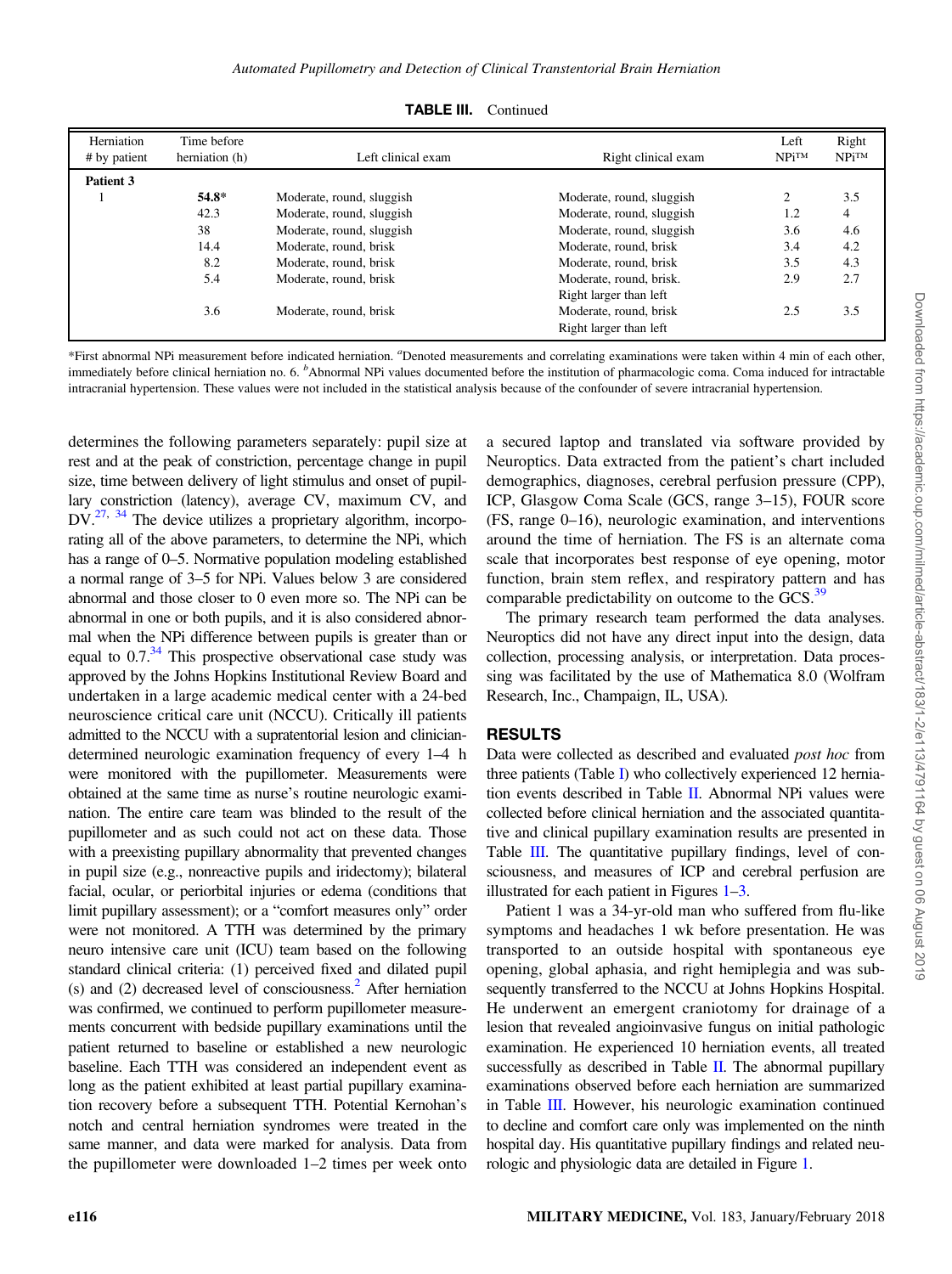<span id="page-4-0"></span>

FIGURE 1. Quantitative pupillary findings, level of consciousness, and measures of cerebral perfusion and ICP for patient 1. Vertical black lines indicate the onset of clinical herniation, which are described in Table [II.](#page-1-0) Level of consciousness is reflected by the GCS (3–15; black) and FS (0–16; blue). GCS and FS declined before the first clinical herniation. CPP is illustrated by the blue line and ICP by the black line. The ICP monitor was placed during ICU day 3. ICP did not rise above 20 mm Hg, and CPP (blue) was maintained above 60 mm Hg at all times. Quantitative pupillometry is shown for both eyes. The left eye is represented with red lines and the right eye by green tracings. Maximal pupillary dilation is noted at times of clinical herniation. The latency fell to 0 with each clinical herniation, indicating the lack of any pupil reaction. DV and CV fell to 0 with each clinical herniation. A mirrored slowing of DV and CV and slight reduction in minimum (Min) and maximal (Max) pupillary size occurred approximately 24 h before the first clinical herniation only. NPi fell to 0 (or close to 0) with each clinical herniation.

Patient 2 was a 23-yr-old woman who was transported to an outside emergency department after collapsing with temporary loss of consciousness. A subsequent computerized tomography (CT) scan of the head revealed diffuse subarachnoid hemorrhage (Hunt and Hess grade V and modified Fisher grade IV) with blood casting the fourth ventricle and diffuse cerebral edema. An extraventricular drain was placed and revealed an ICP in the range of 20–25 mm Hg. The patient was rapidly transported to the NCCU at The Johns Hopkins Hospital, where she presented with fixed and dilated pupils bilaterally. Cerebral resuscitation was undertaken with osmotherapy and hyperventilation that resulted in return of pupillary reactivity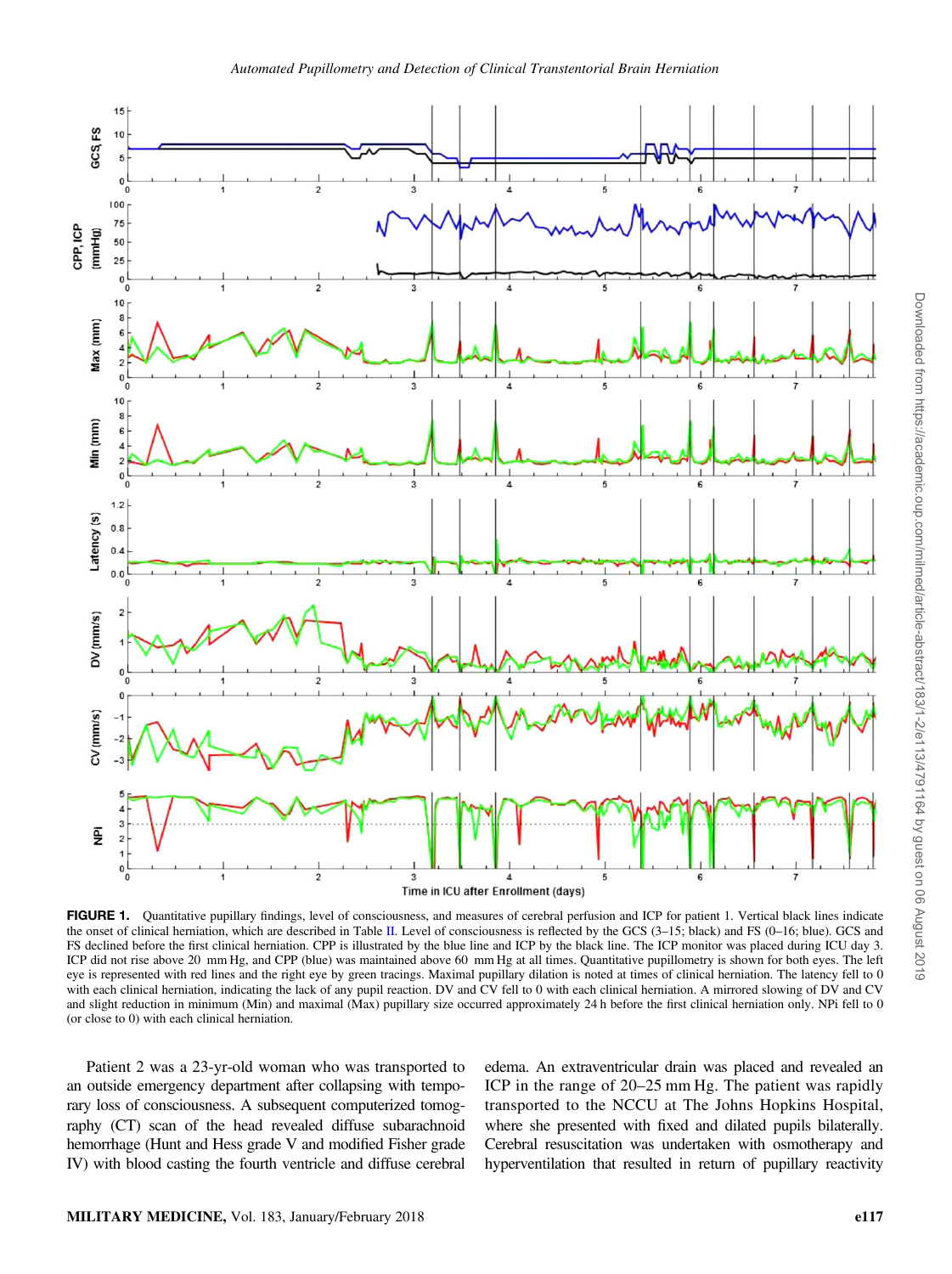<span id="page-5-0"></span>

FIGURE 2. Quantitative pupillary findings, level of consciousness, and measures of cerebral perfusion and ICP for patient 2. See legend to Figure [1](#page-4-0) for details. The GCS (3–15; black) at the time of TTH was 3T. The patient had intractable elevated ICP (black), with values generally ranging between 25 and 50 mm Hg. CPP (blue) was generally maintained greater than 60 mm Hg but at times fell to 50 mm Hg. The pupil acutely dilated at the time of TTH. The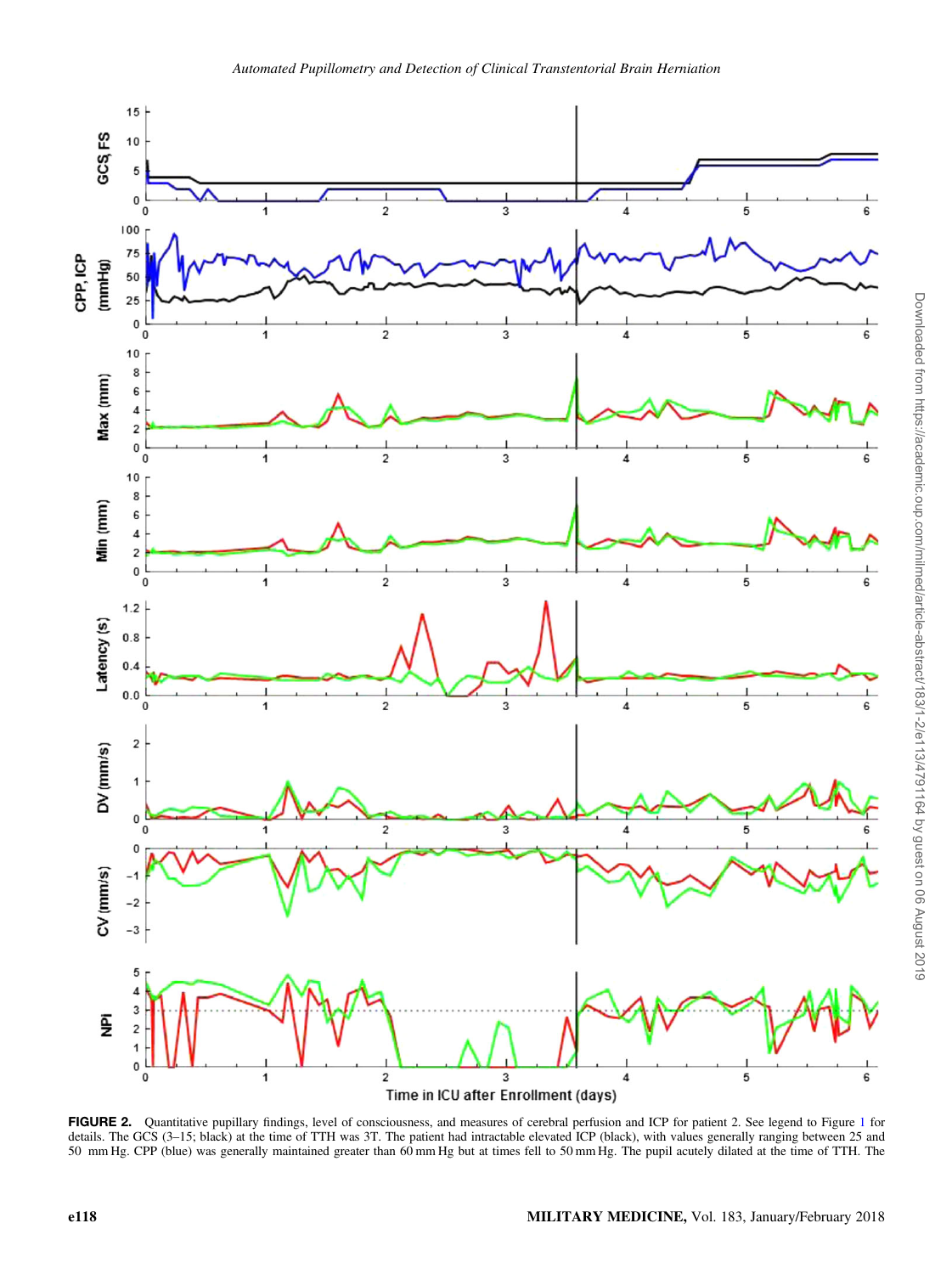bilaterally. A post-resuscitation CT scan revealed a new right frontoparietal intraparenchymal hematoma with a calculated volume of 80 cc causing 11 mm of right-to-left midline shift at the level of the foramen of Monro and subtle tonsillar herniation. The patient was taken to the operating room emergently for clot evacuation and hemicraniectomy. An intraoperative angiogram revealed an arteriovenous malformation underlying the right frontotemporal hematoma. Pupillometry was initiated postoperatively with the corresponding data presented in Figure [2](#page-5-0) starting from this time point. The immediate postoperative course was complicated by cardiac arrest (pulseless ventricular tachycardia), which was successfully managed; intractable intracranial hypertension necessitating pentobarbital infusion titrated to EEG burst suppression; bacteremia caused by newly discovered endocarditis; herniation 10 h after discontinuation of pentobarbital (Fig. [2,](#page-5-0) day 3.5, Table [II\)](#page-1-0); and angioplasty with administration of nicardipine for treatment of vasospasm in the left internal carotid and middle cerebral arteries. The patient did not regain consciousness during her hospital course and died approximately 2 mo later when life support was withdrawn after a catastrophic bowel perforation.

Patient 3 was a 29-yr-old woman with a medical history of hypertension and end-stage renal disease requiring hemodialysis. She presented to a local emergency department with the worst headache of her life following a scheduled hemodialysis session. CT revealed right temporal subdural hematoma/subarachnoid hemorrhage, and the patient was transported to the Johns Hopkins NCCU. A conventional angiogram was negative, but on hospital day 3, she experienced acute right greater than left pupillary dilation and slug-gish reactivity (Fig. [3,](#page-7-0) day 3.5, Table [III](#page-2-0); patient 3, line 1) with maintenance of arousal and orientation accompanied by an increase in headache intensity. An emergent head CT revealed a new right parietal intraparenchymal hemorrhage. The remainder of the hospital course was complicated by mild disseminated intravascular coagulation, a generalized tonic clonic seizure with subsequent cardiac arrest (pulseless electrical activity) that was successfully resuscitated, TTH (Fig. [3](#page-7-0), day 5.3), persistent thrombocytopenia of unclear etiology, and the development of right paramedian parietal and occipital lobe infarcts. She was eventually discharged to an acute in-patient rehabilitation facility.

#### **DISCUSSION**

We describe the quantitative pupillary findings and clinical course of three patients who experienced a total of 12 herniation events, 10 of which occurred in the context of normal ICP  $(\leq 20 \text{ mm Hg}, \text{ ICP not measured during one event})$ . For all events, the pupils of one or both eyes became subjectively enlarged and fixed, although pupillometry frequently discerned subtle reactivity to light. In conscious patients, pupillary findings of herniation were always associated with a reduction in consciousness. There were several herniations that occurred in NCCU patients who were determined to be "floor status" by the medical team, underscoring the often unpredictability of neurologic decompensation in those with severe brain injury.

In these patients, an abnormal NPi measurement was observed at some prior point in 73% of the herniation events (patient 2 excluded because of the confounder of sustained severely elevated ICP), with the first abnormality occurring at a median of 7.4 h before herniation (Table  $III$ , with corresponding clinical pupillary examination). With treatment, in 100% of cases, the NPi returned to a normal value at a median of 43 min (range 5–128 min) after clinical herniation.

Although NPi did not decline to 0 in 42% of clinical herniations, it did decrease to very abnormal values of 0.5–0.8 in this subset of events. We speculate that these situations represented pupillary states that were observed minutes before a completely fixed and dilated pupil would have occurred without intervention. Interestingly, the clinical team perceived the pupil as fixed and dilated in all of these cases, highlighting the fact that quantitative pupillometry can distinguish between clinically indistinguishable states.

Of note, as well demonstrated in patient 1, individual pupillary metrics can be abnormal before herniation. However, because of the interdependence of variables, the value of these findings is limited. For instance, a change in the speed of pupillary constriction cannot be interpreted in isolation, but rather must be considered in the context of the response amplitude. $40-42$  $40-42$ The interdependence of the components of the pupillary response is accounted for in the calculation of the NPi. The mechanism(s) underlying changes in the pupillary examination before significant intracranial hypertension or supratentorial herniation remains unclear. Of particular interest in this study were the multiple episodes of bilateral fixed and dilated pupils in one patient (Fig. [1\)](#page-4-0). It is extremely unlikely that these episodes could represent TTH with a simultaneous Kernohan's notch phenomenon or central herniation, as they were quickly and rather easily reversed. This clinical course seems to favor the mechanism of passive torqueing postulated by Miller Fisher and Ropper.<sup>25</sup>

Importantly, it has been established that TTH frequently occurs in the absence of intracranial hypertension, $43-45$  $43-45$  although they can certainly coexist. We have illustrated one patient (Fig. [2\)](#page-5-0) who was treated with pentobarbital for sustained elevations in ICP and developed clinical TTH upon emergence from drug-induced coma. The pupillometer may be able to

change in pupillary diameter with the continued lack of reactivity drove the clinical team to suspect TTH as this patient emerged from a drug-induced coma. The latency was reduced but was not 0 at the time of suspected TTH. As with latency, the DV and CV were reduced but not 0 with suspected TTH. Thirtysix hours before TTH, there was a reduction in CV and DV that corresponded to the induction of a pentobarbital coma. NPi values were 0.8 and 0.9 at the time of clinical TTH. Interestingly, these values were actually increased from the values seen in the preceding 36 h. Max: maximal pupillary diameter; Min: minimum pupillary diameter.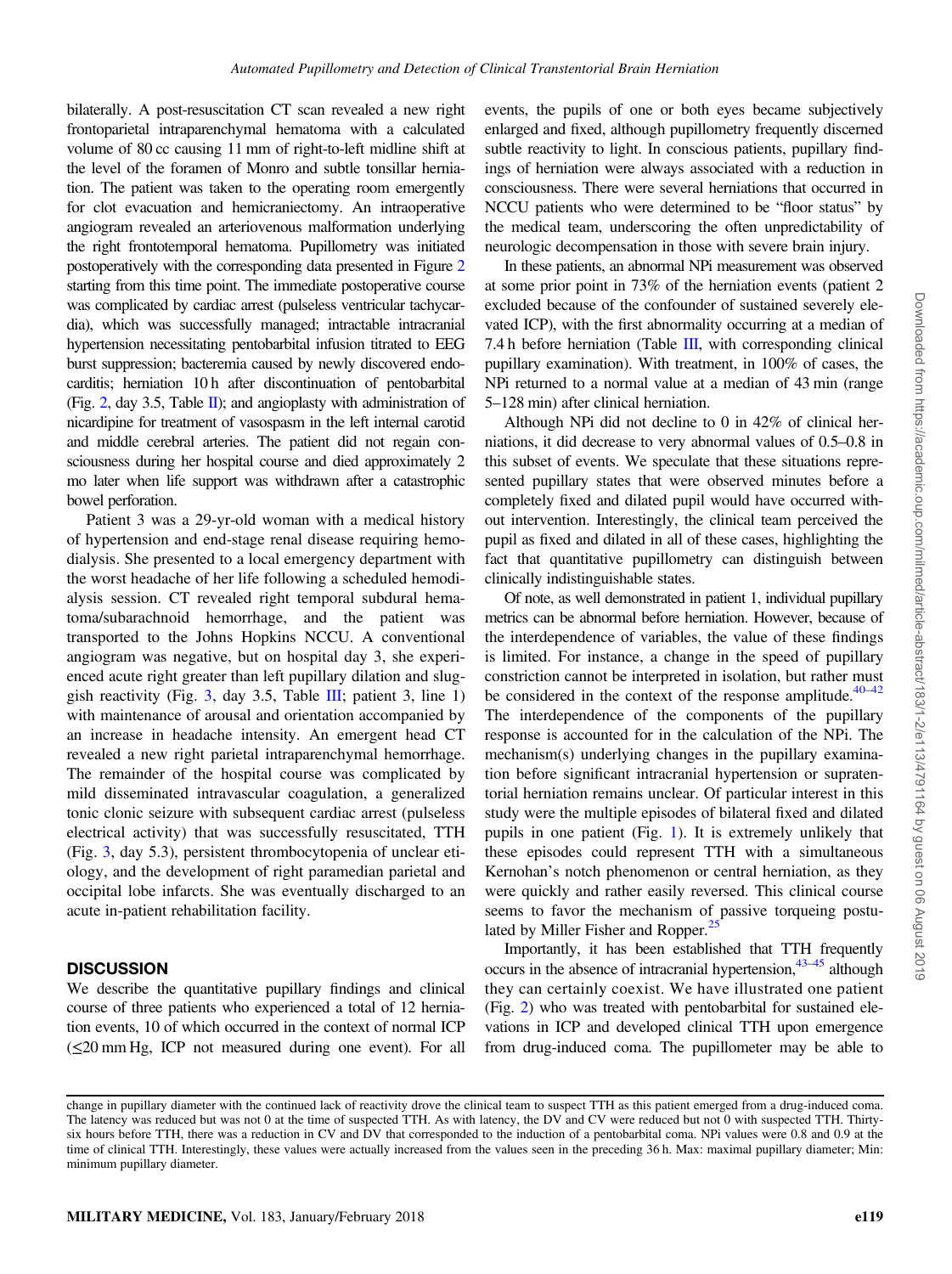<span id="page-7-0"></span>

FIGURE 3. Quantitative pupillary findings, level of consciousness, and measures of cerebral perfusion and ICP for patient 3. See legend to Figure [1](#page-4-0) for details. No ICP monitor was placed in this patient. The GCS (3–15; black) at the time of TTH fell by 3 points. FS was not calculated. The pupil acutely dilated at the time of TTH. The latency fell to 0 at the time of TTH. As with latency, the DV and CV both fell to 0 with TTH. The NPi was 0 at the time of TTH. Max: maximal pupillary diameter; Min: minimum pupillary diameter.

add insight into these complex situations where multiple processes coexist. A future study could address whether an abnormality in the quantitative pupillary examination is predictive of impending neurologic emergencies, either supratentorial herniation or sustained intracranial hypertension. The value of establishing this association, particularly for the military, could be revolutionary, given the lack of diagnostic equipment and trained personnel in the field.

The limitations of our study include a small sample size in a case series format, greatly limiting any conclusions. Ten of the observed 12 herniation events occurred in one patient. The frequency of neurologic monitoring was determined by the managing team, based on perceived disease severity (Johns Hopkins Hospital NCCU standard practice). This caused some variability in the automated pupillometry measurement frequency across patients, which may have led to an underestimation of the incidence of pre-herniation pupillary abnormalities. A larger prospective study would ideally standardize sampling frequency and would allow determination of the effectiveness of automated pupillometry to identify impending herniation in both the intensive care setting as well as in theater.

## **CONCLUSION**

Changes in automated pupillometry preceded clinical signs of TTH in some instances. Future studies are needed to establish it as a valuable tool for this purpose and whether or not detection of pupillary changes by this method will in fact lead to earlier more aggressive management and improved neurologic outcomes. Portability and ease of use are two factors that make the pupillometer well suited for military health care providers who are often forced to provide care for patients with severe traumatic brain injury in austere environments. In addition to ICU care, utility as a triage device in the combat setting could have a significant impact.

## ACKNOWLEDGMENTS

We would like to thank Hans Puttgen, MD, for his insight into the present study protocol and Karen Miller for serving as a backup research assistant. We would also like to thank Claire Levine for manuscript editing. Most importantly, we would like to extend an incredible amount of gratitude to the NCCU nursing staff for their eagerness to learn about the pupillometer and participate in the execution of this study.

#### FUNDING

The cost of a research assistant was partially funded through an unrestricted research grant awarded by Neuroptics Inc. Neuroptics did not have any direct input into the conduct of this study. An additional \$1,000 was awarded to the study group through the Shirley Sohmer Award from The Johns Hopkins Hospital. The funding was supplemented by the Department of Anesthesiology and Critical Care Medicine, Division of Neuroanesthesia and Neurocritical Care at Johns Hopkins Hospital.

#### REFERENCES

- 1. Ritter AM, Muizelaar JP, Barnes T, et al: Brain stem blood flow, pupillary response, and outcome in patients with severe head injuries. Neurosurgery 1999; 44(5): 941–8.
- 2. Braakman R, Gelpke GJ, Habbema JD, Maas AI, Minderhoud JM: Systematic selection of prognostic features in patients with severe head injury. Neurosurgery 1980; 6(4): 362–70.
- 3. Choi SC, Narayan RK, Anderson RL, Ward JD: Enhanced specificity of prognosis in severe head injury. J Neurosurg 1988; 69(3): 381–5.
- 4. Clusmann H, Schaller C, Schramm J: Fixed and dilated pupils after trauma, stroke, and previous intracranial surgery: management and outcome. J Neurol Neurosurg Psychiatry 2001; 71(2): 175–81.
- 5. Hoffmann M, Lefering R, Rueger JM, et al: Pupil evaluation in addition to Glasgow Coma Scale components in prediction of traumatic brain injury and mortality. Br J Surg 2012; 99(Suppl 1): 122–30.
- 6. Levin HS, Gary HE Jr, Eisenberg HM, et al: Neurobehavioral outcome 1 year after severe head injury. Experience of the Traumatic Coma Data Bank. J Neurosurg 1990; 73(5): 699–709.
- 7. Levy DE, Bates D, Caronna JJ, et al: Prognosis in nontraumatic coma. Ann Intern Med 1981; 94(3): 293–301.